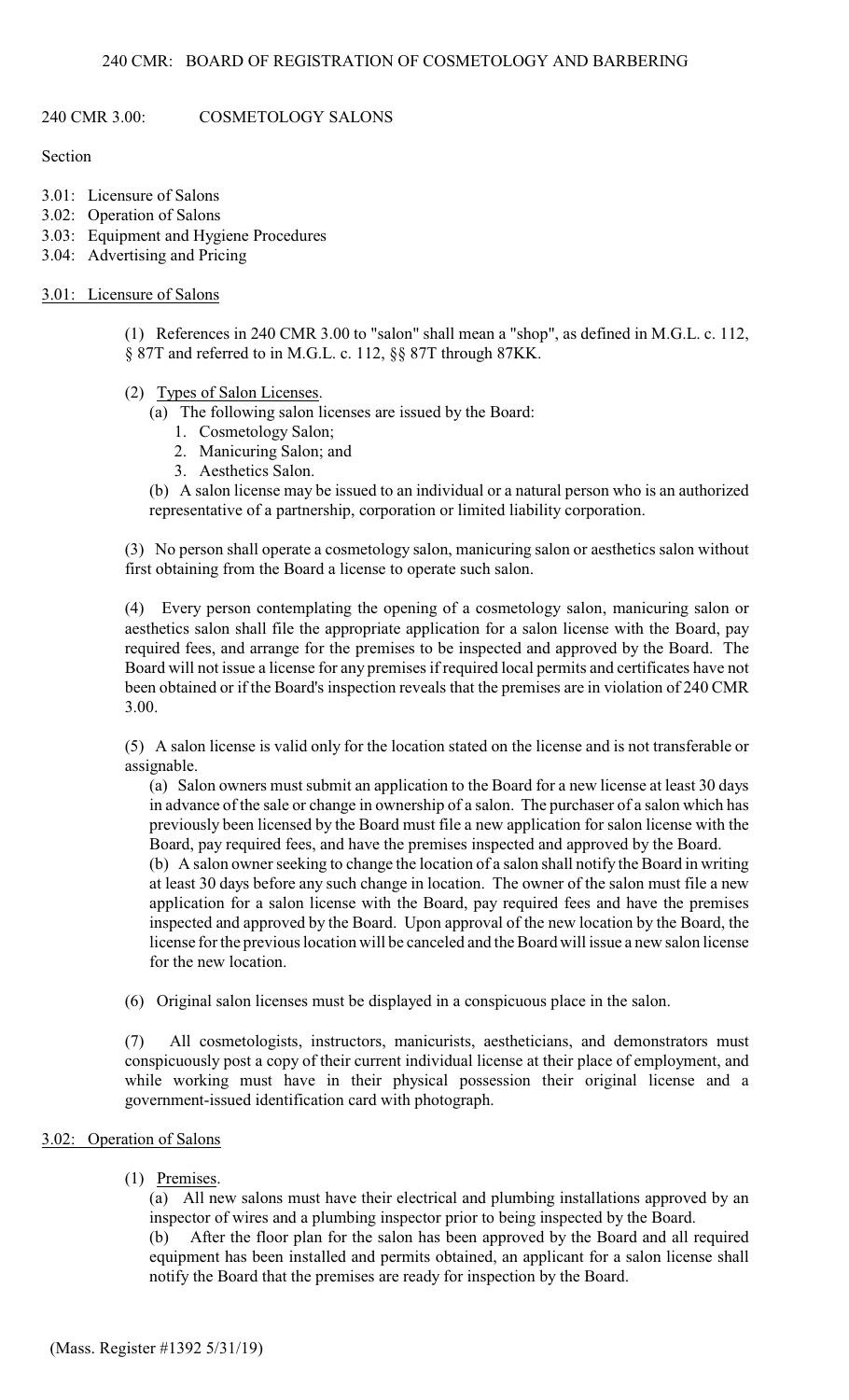#### 3.02: continued

(c) All salons shall display a sign at their entrance, or a sign sufficiently large to be clearly visible from the street.

(d) Every salon shall be equipped with proper and adequate lighting and ventilation and kept in clean, orderly and sanitary condition.

(e) Home Salons.

1. No branch of cosmetology shall be practiced in any room or rooms of living quarters other than the room or rooms designated and licensed as a cosmetology salon, except for sick or infirm persons in homes or hospitals.

2. In every salon maintained in a home, a separate room or rooms shall be provided and licensed for the performance of cosmetology services. Every salon maintained in a home shall provide a separate entrance to such salon which shall lead directly from the front or immediate side of the home to the salon and shall be clearly visible from the street. A hard surface walk shall lead from the street to the salon entrance. Interior doors leading to a salon from an adjacent room or any part of the home other than the entrance of the building shall be securely locked and not used.

3. Every salon maintained in a home must be equipped with proper toilet and handwashing facilities which are separate from the facilities used by the residents of the premises adjacent to the salon and must be accessible by patrons without passing through any part of the living quarters.

4. The provisions of 240 CMR 3.02(1)(e)1. through 3. do not apply to Mobile Services pursuant to a Policy issued by the Board regarding Mobile Services.

(f) All floor coverings, walls, ceilings, woodwork, furniture, fixtures, curtains and draperies in a salon shall be maintained in a clean and sanitary condition. All equipment installed must meet with the requirements of public safety regulations.

(g) Every salon shall be equipped with proper toilet and hand-washing facilities which shall be easily accessible and kept in a sanitary condition, and located in the salon or conveniently adjacent thereto.

(h) Every salon shall be equipped with a suitable and adequate supply of hot and cold water. The source of this water must be approved by the local board of health where no public water supply is available.

(i) No animals, except service animals authorized by law to be in places of public accommodation, shall be present on the salon premises.

(2) Conduct of Operations.

(a) Whenever an inspection of a salon is made by an investigator or other agent of the Board, the owner or representative of the salon must sign the inspection slip.

(b) No salon shall be operated or maintained in any room or place where food is prepared, sold or offered for sale. No dishes shall be washed in any shampoo sink or sinks located with the toilet facilities.

(c) Narcotics, alcohol, marijuana and tobacco are prohibited in all cosmetology salons.

(d) Other than the services specified in a Policy issued by the Board regarding Mobile Services, all "Cosmetology" services, as defined in M.G.L. c. 112, § 87T, including those rendered in connection with the arrangement of any wig or hair piece upon the head of any patron, must be performed in a licensed salon by licensed personnel only.

(e) Dual Use of Room for Cosmetology or Barbering and Licensed Massage Therapy Services.

1. Individuals licensed by the Board of Registration of Massage Therapy pursuant to M.G.L. c. 13, § 98 may provide services within the scope of their massage license in the same space as cosmetology and barbering services so long as they meet the requirements of 240 CMR 3.02(2).

2. The area in which the massage service is to be performed must be issued an establishment license from the Board of Registration of Massage Therapy. This license must be issued to the same person or entity that was issued the license to operate a Cosmetology Salon or Barber Shop.

3. All massage services must be identified on a Board-approved floor plan that is posted in a conspicuous place in the Salon. Any changes to this floor plan must be approved by the Board.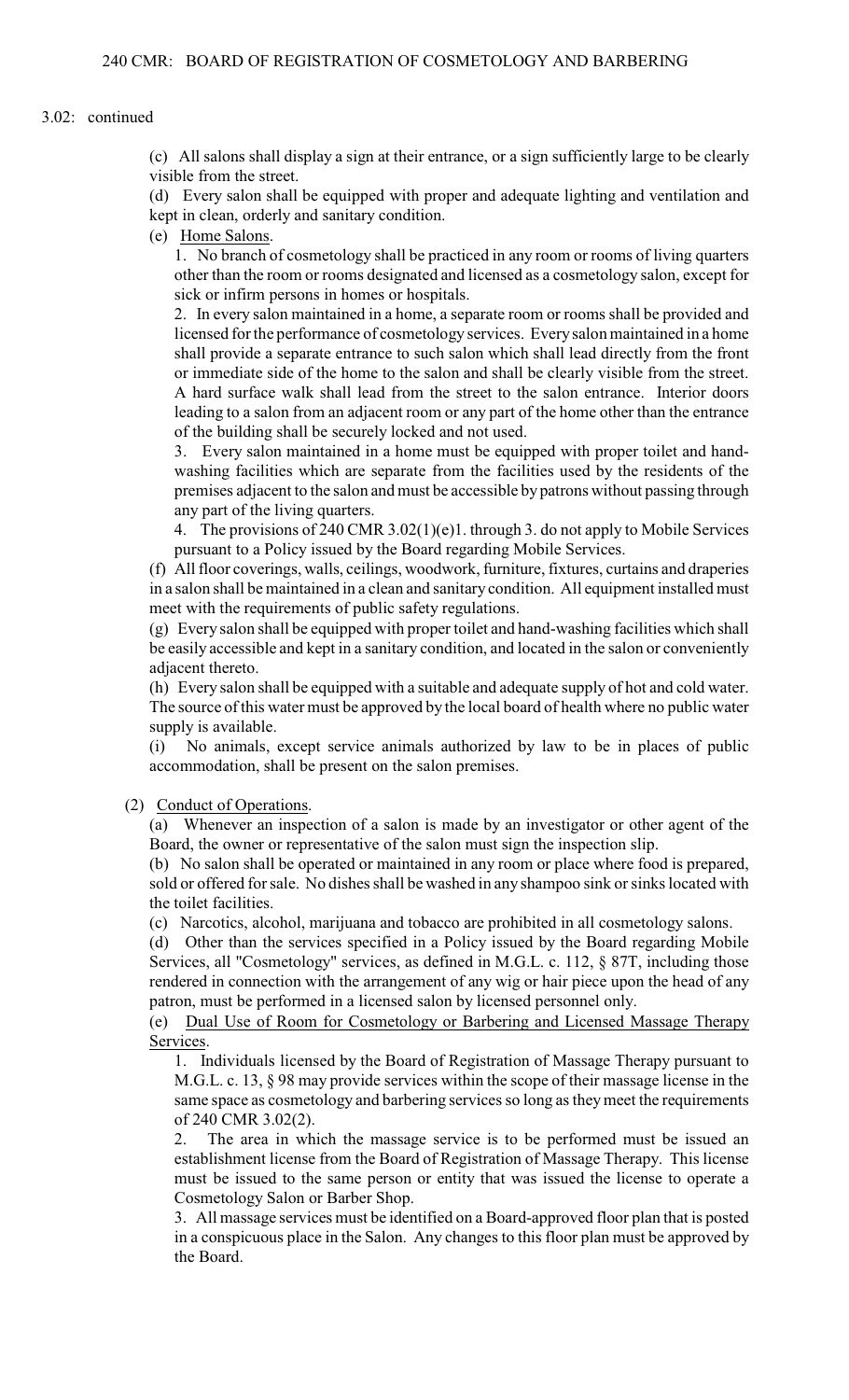#### 3.02: continued

4. When providing massage services within a Cosmetology Salon or Barber Shop, all massage practitioners must hold the appropriate level individual license from the Board of Registration of Massage Therapy and may not delegate massage services to unlicensed individuals.

5. Notwithstanding the scope of practice of the massage license, all services performed in a Cosmetology Salon or Barber Shop shall remain subject to the safety and sanitary provisions of 240 CMR 3.00.

6. The holder of the Cosmetology Salon license or Barber Shop license shall remain responsible for all services provided in the Salon or Shop, whether or not those services are cosmetology or barbering, and must cooperate fully with Board inspectors, who may inspect any service being provided in the Salon or Shop.

#### 3.03: Equipment and Hygiene Procedures

(1) All licensees, students and lecturers shall wash their hands thoroughly with liquid soap and hot water immediately before and after rendering service to each and every patron or model.

(2) All licensees, students and lecturers shall wear proper attire that is opaque, washable or chemically cleanable. Footwear must be worn at all times.

(3) A clean towel shall be used for each patron or model.

(4) Closed cabinets, drawers or containers shall be provided for clean towels.

(5) A covered container shall be provided for all soiled towels.

(6) Whenever a hair cloth or cape is used for any purpose, including cutting hair, shampooing, or any other hair treatments, a clean towel or other protection shall be placed around the neck of the patron to prevent the hair cloth or cape from touching the skin.

(7) Dipping towels, including paper towels, in receptacles containing water or other liquids and using them on a patron is prohibited.

(8) All hair must be swept from the floor and properly disposed of after services are provided to a patron or model.

(9) Fluids, powders, emulsions and comparable cosmetics must be applied from sanitized containers.

(10) The use of common powder puffs is prohibited.

(11) Creams and other solid substances must be removed from containers with a clean spatula or similar article. The instrument used for the removal of such substances shall not be allowed to come in contact with any patron. Removing such substances with the fingers is prohibited.

(12) Cream containers must be kept covered when not in use.

(13) All permanent waving equipment, nets, clips, pins, rollers, brushes, combs, clippers, scissors, razors, tweezers, comedone extractors, cape coverings, files, spatulas, applicators and any other item which comes in contact with a patron or model must be thoroughly cleaned and disinfected after each and every separate use. The use of any implement that cannot be disinfected is prohibited.

(14) After being cleaned and disinfected, all equipment must be kept in airtight sanitary containers, cabinets or sterilizers.

(15) Pump-type dispenser cosmetics may be provided in make-up rooms for use by patrons.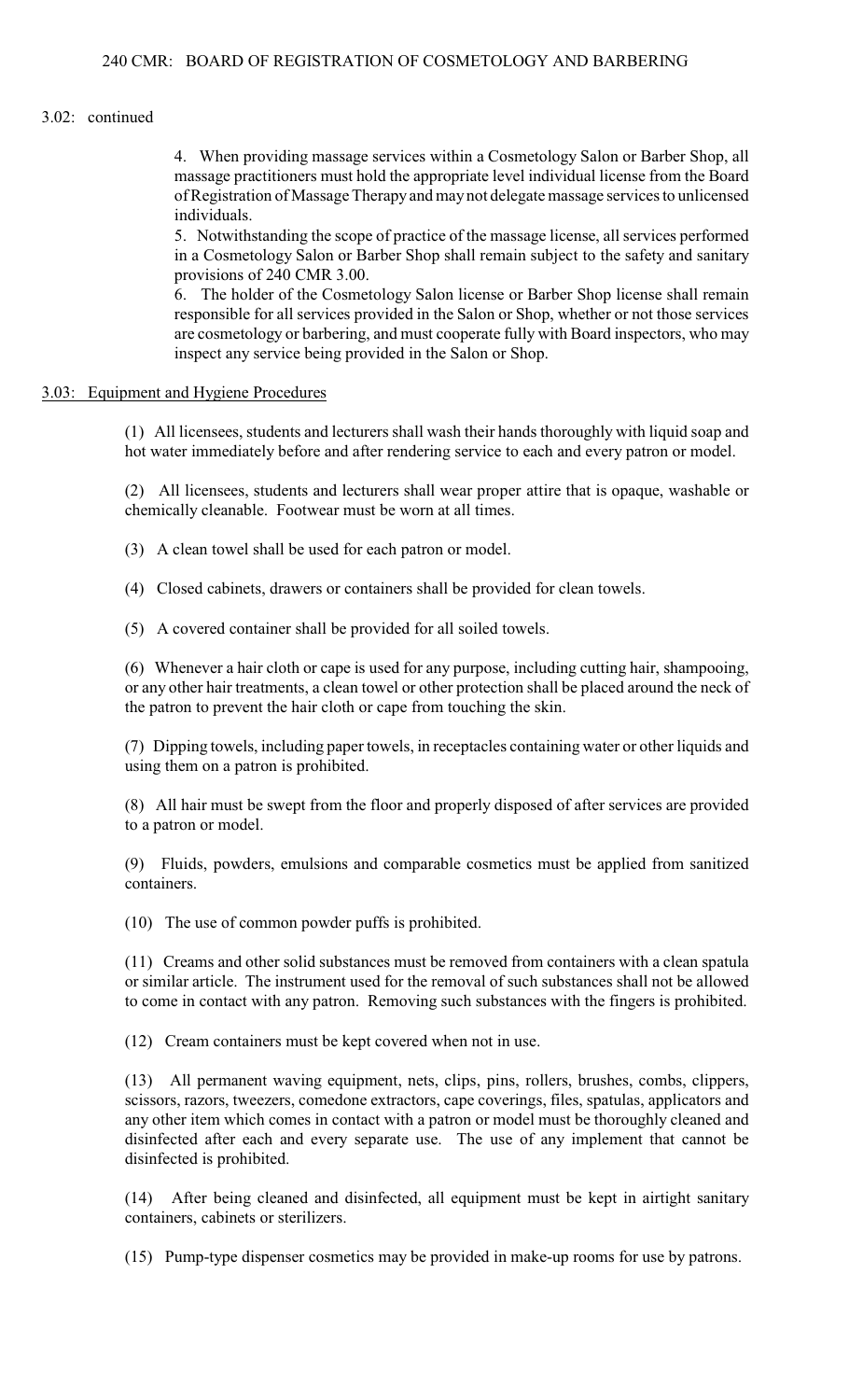### 3.03: continued

(16) Brushes, combs and neck dusters may not be reused until properly cleaned and disinfected. The use of brush or hook and pile rollers is prohibited.

(17) One of the following methods must be used to disinfect instruments and equipment after use on any patron or model:

(a) FDA-approved dry heat sterilizer;

- (b) Autoclave;
- (c) 70% isopropyl alcohol for at least ten minutes;
- (d) Antiseptics and disinfectants (hospital grade required); or
- (e) A 10% solution of chlorine bleach mixed with water and no other chemicals.
- (18)(a) In cosmetology salons, there must be at least one covered waste receptacle and at least one airtight container for storing disinfected instruments. There must be a minimum of one shampoo bowl, and there must be one sink accessible from all areas where services may be performed in addition to the shampoo bowl(s) and the sink(s) located with toilet facilities. There must be at least one hair dryer in each cosmetology salon.

(b) In manicuring salons, there must be at least one sink accessible from all areas where services may be performed in addition to the sink(s) located with the toilet and hand-washing facilities. There must be at least one covered waste receptacle and at least one airtight container for storage of disinfected instruments. All foot baths must be cleaned and disinfected after each and every separate use on a customer.

(c) In aesthetics salons, there must be at least one sink accessible from all areas where services may be performed in addition to the sink(s) located with the toilet and hand-washing facilities. There must be at least one covered waste receptacle and at least one airtight container for storage of disinfected instruments.

(19) No cosmetologist, manicurist, demonstrator, instructor, aesthetician or student shall have, or provide services to a person who is afflicted with, impetigo, pediculosis (lice and nits), or contagious bacterial or fungal infection (such as ringworm) of the face, eyes, scalp, nails or area being treated. Upon identification of any of the above, services must be immediately discontinued and all implements, equipment and areas be promptly cleaned and disinfected in compliance with 240 CMR 3.00.

#### 3.04: Advertising and Pricing

(1) No salon may use any advertising which is misleading or inaccurate, nor shall any salon in any way misrepresent any materials, services or policies.

(2) "Advertising" shall include any form of printed or electronic or digital media and any means or methods employed to bring to the attention of the public the practice of cosmetology, manicuring, aesthetics, barbering or the sale of related accessories.

(3) No cosmetology, aesthetics or manicuring shop may arrange for, permit or advertise the practice of barbering in the shop unless the shop is a licensed barber shop and employs a licensed barber. No cosmetology, aesthetics or manicuring shop may display a barber pole or any representation of a barber pole, unless it is licensed as a barber shop and employs a licensed barber.

(4) The price advertised for a service shall include the price of all operations necessary to complete the service. For example, if a "permanent wave" is advertised at a specific price, the price advertised shall include the price of all operations necessary for completing the permanent wave. If a haircut and styling is to be paid for separately, the advertising must so state.

(5) Gender-based pricing is prohibited by the Massachusetts Public Accommodations Act (M.G.L. c. 272, §§ 92A and 98). Prices must be based on factors such as hair length or difficulty of styling.